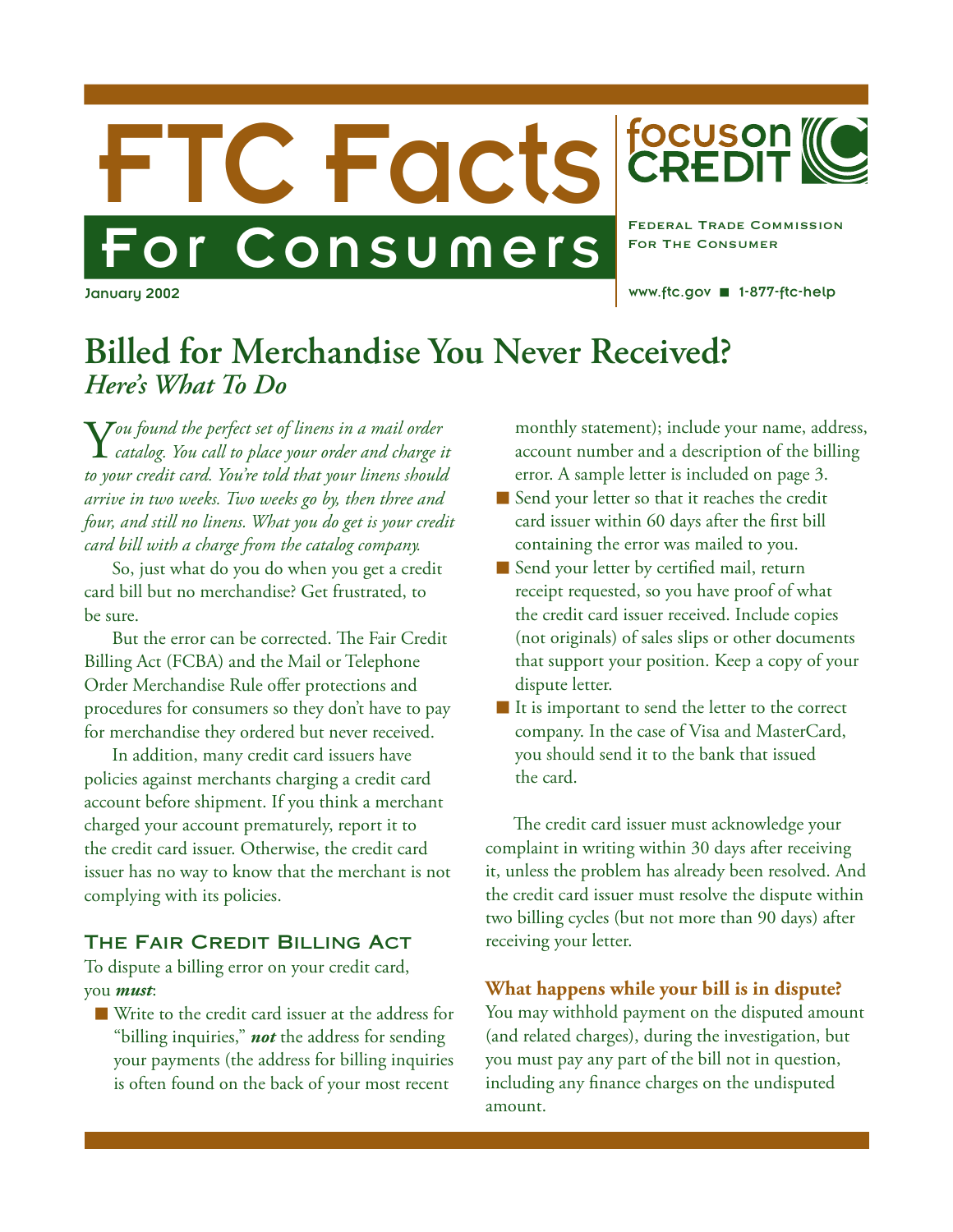The credit card issuer may not take any legal or other action to collect the disputed amount and the related charges (including finance charges) during the investigation. While your account cannot be closed or restricted, the disputed amount may be applied against your credit limit.

*You placed an order with a catalog company and they charged your credit card immediately. The catalog company contacts you two weeks later and says the shipment will be delayed 60 days. You agree to the delay. The 60 days have passed and you don't have the merchandise. Can you still dispute the charge?*

Maybe. In delayed shipment situations, credit card issuers often are more generous when they calculate the time for allowing disputes. To take advantage of this flexibility, include the following information in your dispute letter.

**■ Tell the credit card issuer if the premature charge was unexpected.** Some credit card issuers make an exception to the general industry rule against merchants charging before shipping if the merchant tells you about its practice at the time of sale. If you're certain the merchant said nothing or wasn't clear about its charge practice, the credit card issuer is more likely to allow the dispute.

■ Tell the credit card issuer when delivery was **expected.** In no delivery situations, some credit card issuers will use the expected date of delivery rather than the charge date as the start time for you to dispute charges. If you dispute the charge within a reasonable time after the expected delivery date passes, chances are good that the credit card issuer will honor the dispute. When you order or when a merchant notifies you of delayed shipment, it's important to keep a record of the promised shipment or delivery date. Include a copy of any documentation of the

shipment or delivery date when disputing the charge with your credit card issuer.

## **What if you used a debit card to pay for the**

**merchandise?** The consumer protections for a debit card fall under the Electronic Fund Transfer Act and may differ from protections for a credit card under the FCBA. So you may not be able to dispute a debit and get a refund for nondelivery or late delivery. Still, some debit card issuers voluntarily offer protections and solutions to problems like the failure to receive merchandise bought with a debit card. Contact your debit card issuer for more information about particular policies and protections.

# **What if you financed your purchase through**

**the merchant?** If you financed your purchase through the merchant, you also may have protections under state and federal law. Check your credit contract for the following language: *Notice: Any holder of this consumer credit contract is subject to all claims and defenses which the debtor could assert against the seller of goods or services obtained with the proceeds hereof.* It means that you may be able to claim that the seller failed to deliver the goods as stated in your credit contract.

# The Mail or Telephone Order Merchandise Rule

This rule covers merchandise you order by mail, telephone, computer and fax. It requires merchants to have a reasonable basis for claiming they can ship an order within a certain time.

#### **Ship Dates**

By law, a merchant should ship your order within the time stated in its ads or over the phone. If the merchant doesn't promise a time, you can expect it to ship your order within 30 days.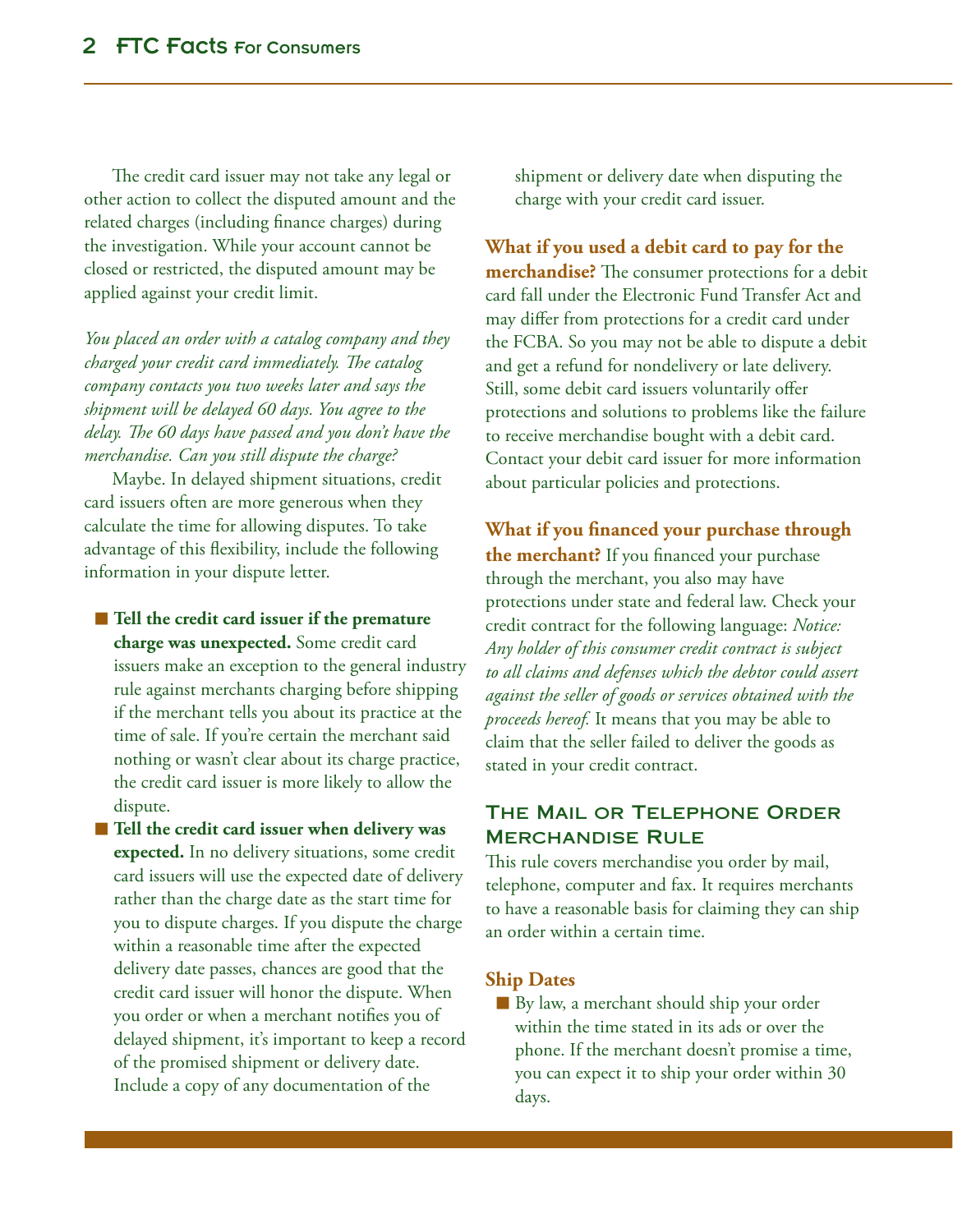- The shipment "clock" begins when the merchant receives a "properly completed order." That includes your name, address and payment (check, money order or authorization to charge an existing credit account—whether the account is debited at that time or not).
- $\blacksquare$  If the merchant doesn't promise a shipping time and you are applying for credit to pay for your purchase, the merchant has an additional 20 days (50 days total) to establish the account and ship the merchandise.

#### **Delays**

If the merchant is unable to ship within the promised time, it must notify you by mail, telephone, or email, give a revised shipping date and give you the chance to cancel for a full refund or accept the new shipping date. The merchant also must give you some way to exercise the cancellation option for free, for example, by supplying a prepaid reply card or staffing a toll-free telephone number.

- If you ignore the option notice, and the delay is 30 days or less, it's assumed that you accept the delay and are willing to wait for the merchandise.
- If you do not respond—and the delay is more than 30 days—the order must be canceled by the 30th day of the delay period and a full refund issued promptly.

If the merchant can't meet the revised shipping date, it must notify you again by mail, email or telephone and give you a new shipping date or cancel your order and give you a refund.

- The order will be canceled and a refund issued promptly unless you indicate by the revised shipping date that you are willing to wait.
- If you do not respond at all to the second notice, it's assumed that you are not willing to wait, and a full refund must be issued promptly.

## Sample Dispute Letter

#### Date

Your Name Your Address, City, State, Zip Code Your Account Number

Name of Credit Card Issuer Billing Inquiries Address, City, State, Zip Code

Dear Sir or Madam:

I am writing to dispute a billing error in the amount of \$\_\_\_\_\_\_ on my account. The amount is inaccurate because the merchandise I ordered was not delivered. I ordered the merchandise on (date) . The merchant promised to deliver the merchandise to me on (date), and the merchandise was not delivered. (In addition, when I ordered the merchandise, the merchant did not tell me that it would charge before shipping.)

I am requesting that the error be corrected, that any finance and other charges related to the disputed amount be credited to my account, and that I receive an accurate statement.

Enclosed are copies of (use this sentence to describe any enclosed information, such as sales slips, payment records, documentation of shipment or delivery dates) supporting my position and experience. Please correct the billing error promptly.

Sincerely, Your name

Enclosures: (List what you are enclosing.)

#### **Refunds**

If you authorized a charge to your credit card account, the merchant must credit the account within one billing cycle—not give credit toward another purchase. If you pay by cash, check or money order, the merchant must mail you a refund within seven working days.